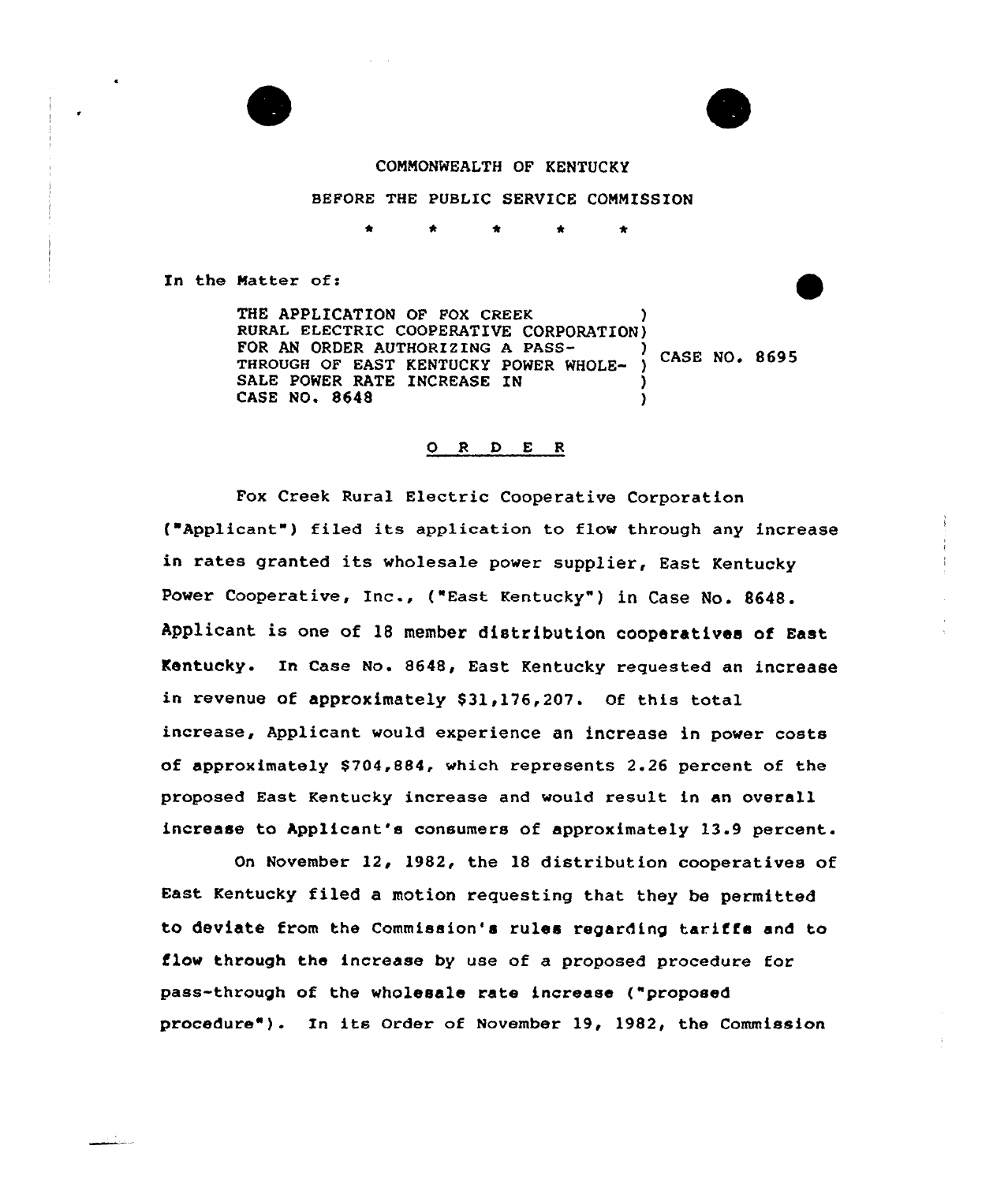authorized Applicant to deviate from the rules on tariffs and approved the utilization of the proposed procedure.

The Commission, having considered the evidence of record and being advised, is of the opinion and finds thats

(1) The actual increase allowed East Kentucky in Case No. 8648 is \$18,849,182 which will result in an increase in power costs to Applicant of \$426,180.

(2) Applicant's financial condition would be materially impaired if it were not allowed to recover the increased wholesale power costs allowed in Case No. 8648.

(3) The revised rates and charges in Appendix <sup>A</sup> are designed to reflect only the increased power costs from East Kentucky allowed in the final Order in Case No. 8648.

(4) The flow-through of the wholesale power costs will not result in any additional net margin to Applicant.

IT IS THEREFORE ORDERED that Fox Creek Rural Electric Cooperative Corporation be and it hereby is authorized to flow through the increased power costs resulting from the rate increase granted its wholesale power supplier, East Kentucky Power Cooperative, Inc., in Case No. 8648.

IT IS FURTHER ORDERED that the rates in Appendix <sup>A</sup> shell be placed into effect on the effective date of the East Kentucky wholesale power increase.

IT IS FURTHER ORDERED that Fox Creek Rural Electric Cooperative Corporation shall, within 20 days from the date of this Order, file its revised tariff sheets setting out the rates and charges approved herein.

 $-2-$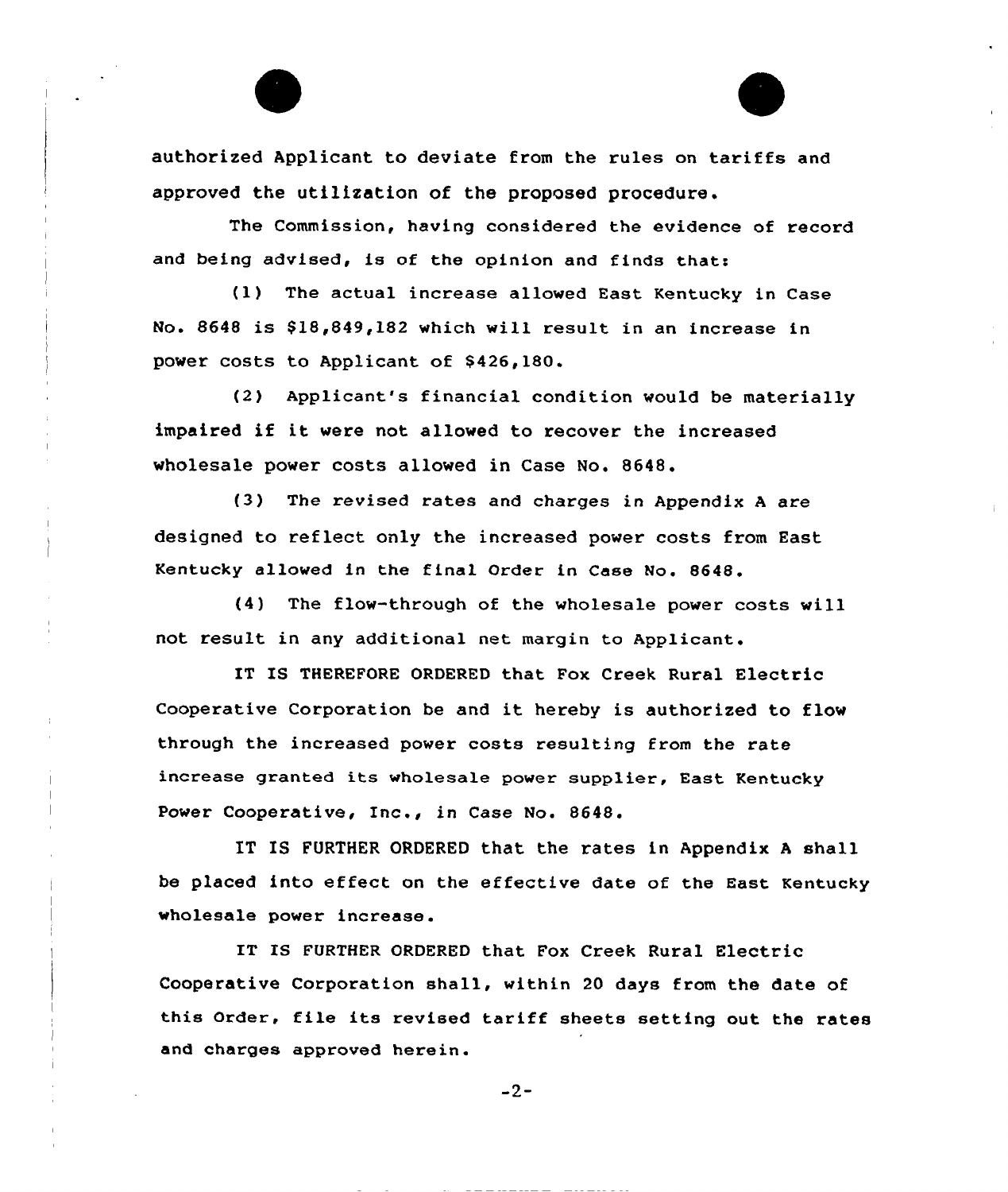



Done at Frankfort, Kentucky, this 1st day of April, 1983. PUBLIC SERVICE CONNISSION

 $\epsilon$  $\epsilon$ man i $\epsilon$ man

Vige Chairman /

Commissioner 1

ATTEST.

**Secretary**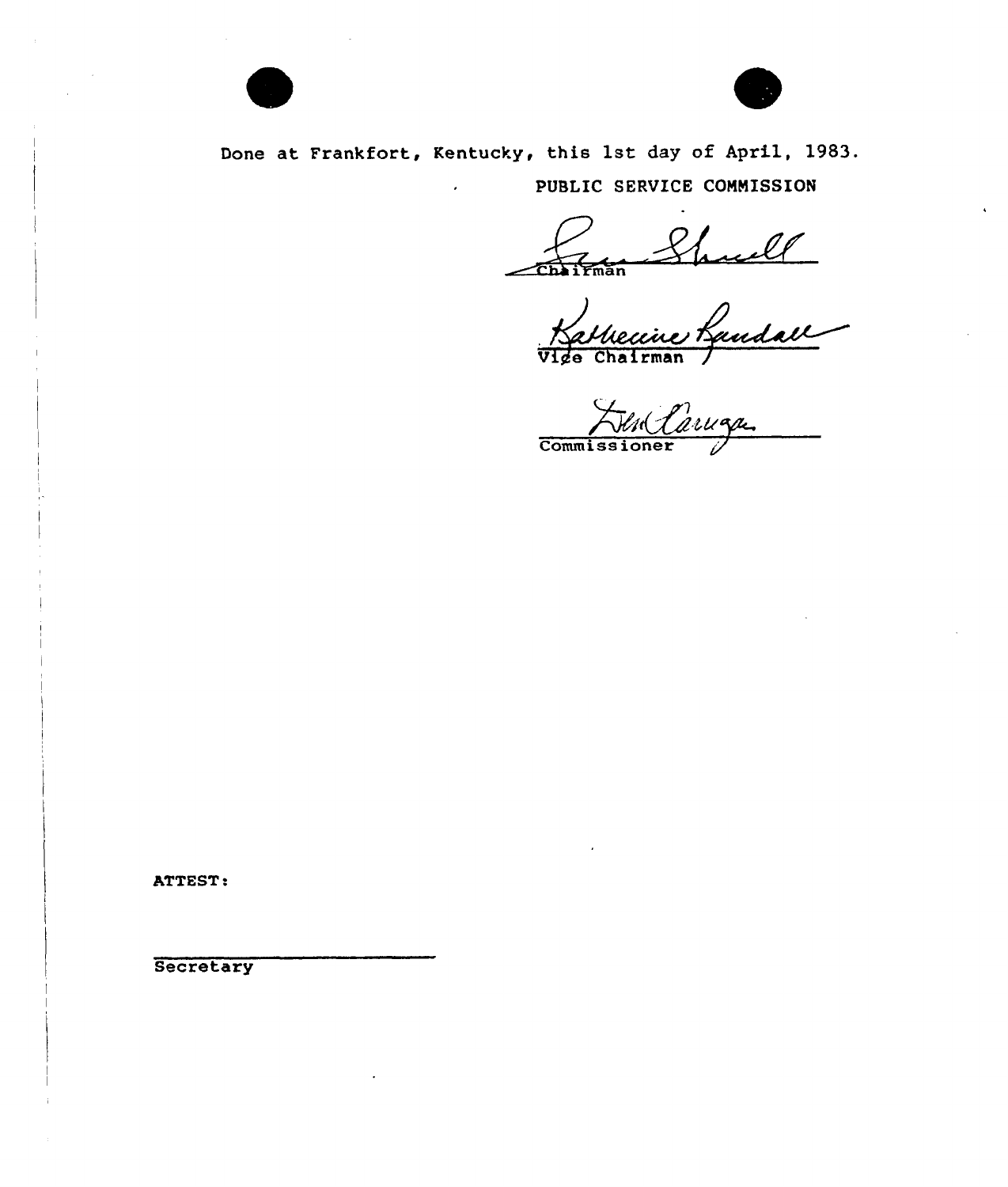



### APPENDIX

APPENDIX TO AN ORDER OF THE KENTUCKY PUBLIC SERVICE. GOHNISSION IN CASE NO. 8695 DATED APRIL 1, 1983

The following rates and chaxges axe prescribed for the customers in the area served by Pox Creek Rural Electric Cooperative Corporation. All other rates and charges not specifically mentioned herein sha11 remain the same as those in effect under authority of this Commission prior to the date of this Order.

### SCHEDULE R RESIDENTIAL SERVICE\*

#### Rate

| Minimum Bill | 30 KWH Per Month  | $$5.63$ Per KWH      |
|--------------|-------------------|----------------------|
| <b>Next</b>  | 50 KWH Per Month  | $.12443$ Per KVH     |
| <b>Next</b>  | 420 KWH Per Month | $.06813$ Per $KWH$   |
| All Over     | 500 KWH Per Month | $.06253$ $Per$ $KWH$ |

Monthly *l'inimum* 

The minimum monthly charge under the above rate shall be  $$.90$ per kVA of transformer capacity but in no case less than \$5.63

> SCHEDULE C COMMERCIAL AND SMALL POWER\*

#### Rate

| First<br>Over                        | 10 KW of Billing Demand<br>10 KW of Billing Demand \$3.18                                               | No Charge<br>Per KW                                                                                    |
|--------------------------------------|---------------------------------------------------------------------------------------------------------|--------------------------------------------------------------------------------------------------------|
| Minimum Bill                         | 30 KWH Per Month                                                                                        | \$5.63                                                                                                 |
| Next<br>Next<br>Next<br>Next<br>Over | 50 KWH Per Month<br>20 KWH Per Month<br>900 KUH Per Month<br>2,000 KWN Per Month<br>3,000 KWH Per Month | Per KWH<br>.12474<br>Per KWH<br>.06844<br>Per KWH<br>.08244<br>Per KWH<br>.07544<br>Per KWH.<br>.06564 |

### Monthly ?Iinimum

The minimum monthly charge under the above rate shall be \$.90 per kVA of transformer capacity but in no case less than \$ 5.63.